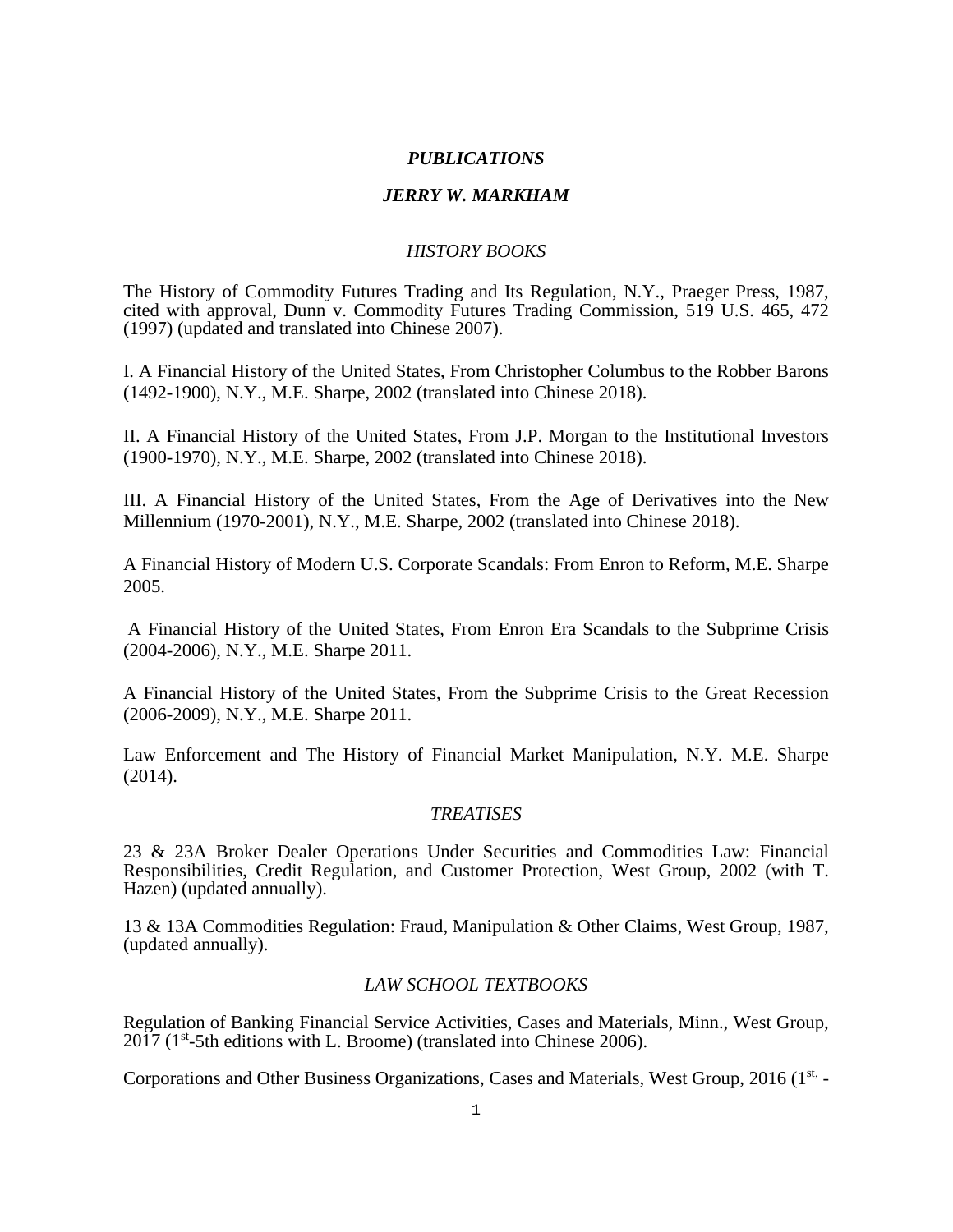$4<sup>th</sup>$  editions with T. Hazen & J. Coyle).

Regulation of Derivative Financial Instruments (Swaps, Options and Futures), West Academic (2014) (with R. Filler).

Corporate Finance: Debt, Equity, and Derivative Markets and Their Intermediaries, West Group, 2017 (1<sup>st</sup>- 4th editions with T. Hazen & J. Gabilondo).

Mergers and Acquisitions, Cases and Materials, West Group, 2003, (with T. Hazen).

## *EDITOR AND BOOK CHAPTERS*

Commodities: Markets, Performance, and Strategies, Oxford U. Press (2018), Chapter 3.

Booms and Busts: An Encyclopedia of Economic History From the First Stock Market Crash of 1792 to the Current Global Economic Crisis. (3d ed. 2015).

Research Handbook on Securities Regulation in the United States (co-editor and author of chapters 1, 9, 11, 13 and 16) (2014).

Reparations Proceedings Before the Commodity Futures Trading Commission, Ch. 3 in Alternate Dispute Resolution in the Futures Industry (2013).

The Gavel Has Fallen: The Demise of Exchange Trading Floors and the Growth of ECNs, Ch. 12 in Handbook of Research on Stock Market Globalization (with D. Harty, 2012).

Regulating Credit Default Swaps in the Wake of the Subprime Crisis, Chapter 9 in International Monetary Fund, Current Developments in Monetary and Financial Law: Restoring Financial Stability, Vol. 6 (2012).

The Oxford Encyclopedia of American Political & Legal History (2012) (various entries).

Major Acts of Congress, N.Y. Macmillan Reference, 2004 (entries for Social Security, Commodity Exchange Act and Gold Act)

Securities Regulation, London, 1992 (co-editor and author of chapters 8 and 10).

Futures Trading Law and Regulation, London, 1993 (author of chapter 10).

Swaps and Off-Exchange Derivatives Trading: Law and Regulation, London, 1996 (author of chapter 11).

Studies of Chinese And Foreign Securities Law And Futures Trading Law and Case Analysis, Beijing, China, 1997 (Contributor).

## *LAW REVIEW ARTICLES*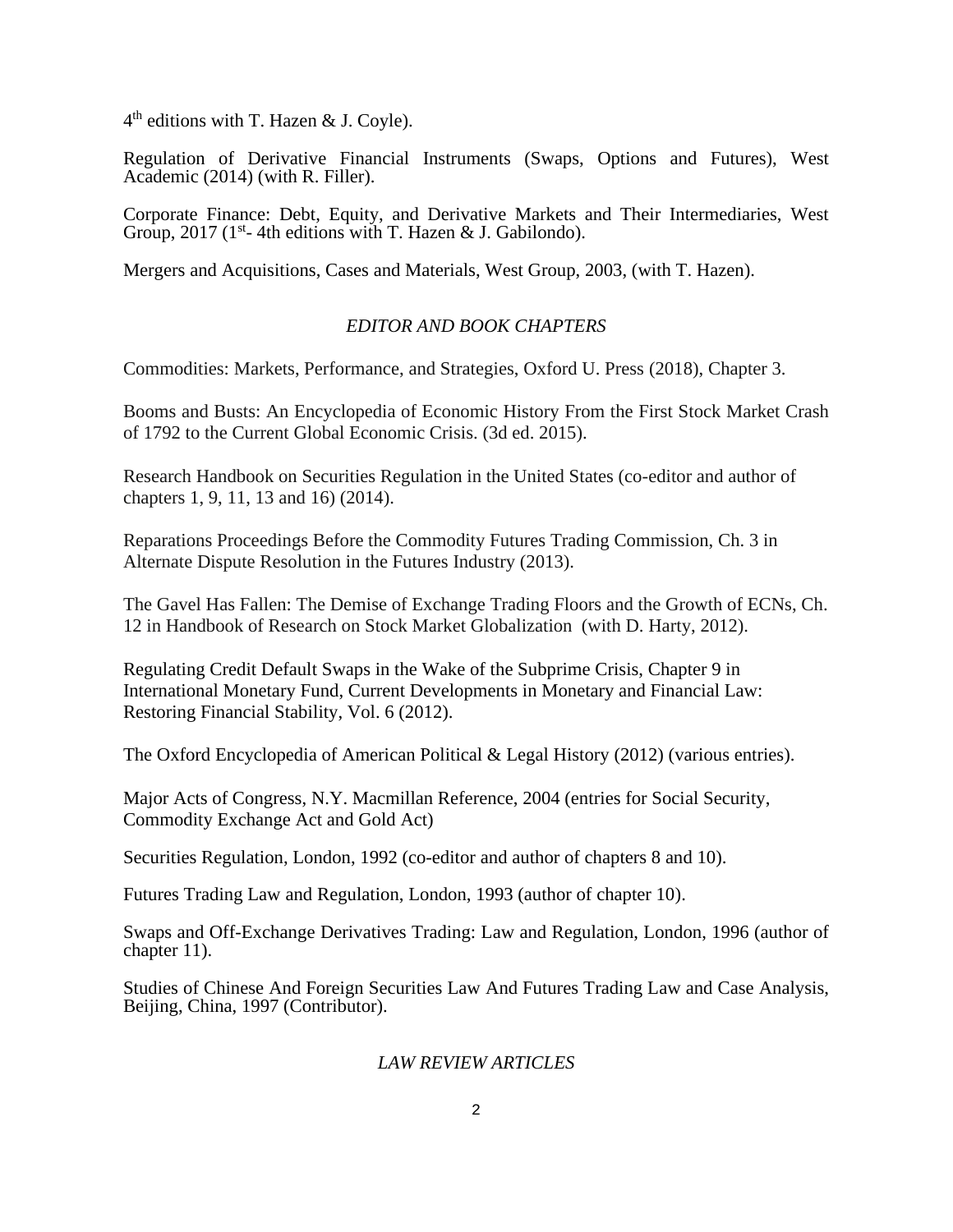Regulating the Sale of Stock Exchange Market Data to High-Frequency Traders, 71 Fl. L. Rev. --- (forthcoming 2019).

Regulating the "Too Big to Jail" Financial Institutions, 83 Brook. L. Rev. 517 (2018).

Whistleblowers—A Case Study In The Regulatory Cycle For Financial Services, 12 Brook. J. of Corp. Fin. & Comm. L. 311 (2018) (with R. Filler).

Regulating the U.S. Treasury Market, 100 Marq. L. Rev. 188 (2016).

Regulating the Moneychangers, 18 U. Pa. J. Bus. L. 789 (2016).

High Speed Trading on Stock and Commodity Markets—From Courier Pigeons to Computers, 52 San Diego L. Rev. 555 (2015).

Custodial Requirements for Customer Funds, 8 Brook. J. Corp. Fin. & Comm. L. 92 (2013).

The Subprime Crisis—A Test Match for the Bankers, 12 U. Pa. J. Bus. L. 1081 (2010).

Merging the SEC and CFTC—A Clash of Cultures, 78 U. Cinn. L. Rev. 537 (2009).

The Subprime Crisis—Some thoughts on a "Sustainable" and "Organic" Regulatory System, 4 F.I.U. L. Rev. 381 (2009).

For Whom the Bell Tolls: The Demise of Exchange Trading Floors and the Growth of ECNs, 33 J. Corp. L. 865 (2008) (with D. Harty).

Excessive Executive Compensation—Why Bother? 2 Md. J. of Bus. & Tech. L. 1001 (2008).

Mutual Fund Scandals—A Comparative Analysis of the Role of Corporate Governance in the Regulation of Collective Investments, 3 Hastings Bus. L. J. 67 (2006).

Accountants Make Miserable Policeman: Rethinking the Federal Securities Laws, 28 N. C. J. Int'l L. & Comm. Reg. 725 (2003).

Super-Regulator: A Comparative Analysis of Securities and Derivatives Regulation in the United States, Great Britain & Japan, 28 Brook. J. Intl. L. 319 (2003).

Privatizing Social Security, 38 San Diego L. Rev. 747 (2001).

Banking and Insurance: Before and After the Gramm-Leach-Bliley Act, 25 J. Corp. L. 723 (2000) (with L. Broome).

Banking Regulation: Its History and Future, 4 N.C. Bank. Institute 221 (2000).

The CFTC Net Capital Rule -- Should a More Risk-Based Approach be Adopted, 71 Chicago-Kent L. Rev. 1091 (1996).

Guarding the Kraal -- On the Trail of the Rogue Trader, 21 J. Corp. L. 131 (1995).

Protecting the Institutional Investor -- Jungle Predator or Shorn Lamb? 12 Yale J. Reg. 345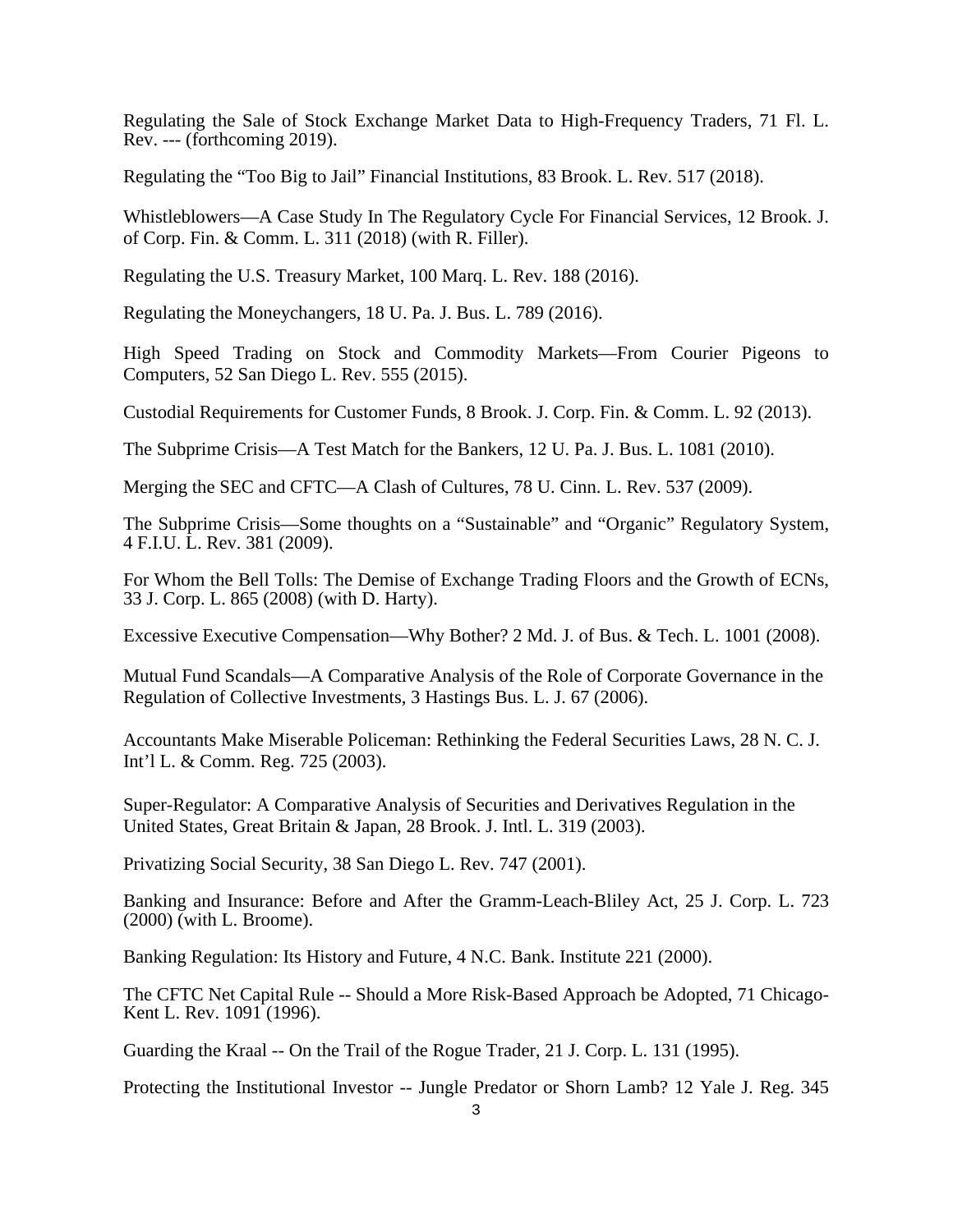(1995), reprinted, 1996 Securities L. Rev. 633.

The North Carolina Journal of International Law and Commercial Regulation and International Course Offerings, 73 N.C. L. Rev. 805 (1995).

"Confederate Bonds," "General Custer," and the Regulation of Derivative Financial Instruments, 25 Seton Hall L. Rev. 1 (1994).

Fiduciary Duties Under the Commodity Exchange Act, 68 Notre Dame L. Rev. 199 (1992).

Commodity Exchanges and the Privatization of the Agricultural Sector in the Commonwealth of Independent States -- Needed Steps in Creating a Market Economy, 55 L. & Contemp. Prob. 119-155 (1992) (with A. Belozertsev in Moscow).

The Commodity Exchange Monopoly -- Reform is Needed, 48 Wash. and Lee L. Rev. 977- 1036 (1991).

Federal Regulation of Margin in the Commodity Futures Industry -- History and Theory, 64 Temple L. Rev. 59-143 (1991).

The Manipulation of Commodity Futures Prices -- The Unprosecutable Crime, 8 Yale J. Reg. 281-389 (l99l).

More on Transnor, 8 Oil and Gas Law and Taxation Rev. 223-27, Oxford England (1991) (with E. Bettelheim).

The Transnor Decision And Its Aftermath, 8 Oil and Gas Law and Taxation Rev. 76-83, Oxford, England (l990) (with E. Bettelheim).

Regulation of Hybrid Instruments Under the Commodity Exchange Act - Alternatives Are Needed, 1990 Colum. Bus. L. Rev. 1-59 (l990).

The Stock Market Crash of 1987 -- The United States Looks at New Recommendations, 76 Geo. L. J. 1993-2043 (1988) (with R. Stephanz).

Prohibited Floor Trading Activities Under the Commodity Exchange Act, 58 Fordham L. Rev. 1-52 (1989).

"Front-Running" -- Insider Trading Under the Commodity Exchange Act, 38 Cath. U. L. Rev. 69-128 (1988).

The Application of West German Statutes to United States Commodity Futures Contracts: An Unnecessary Clash of Policies, 19 Geo. J. L. & Policy In Int'l Bus. 273-324 (1987) (with William P. Rogers).

The Role of The Commodity Futures Trading Commission In International Commodity Transactions, 18 George Wash. J. Int'l L. & Econ. 581-629 (1985) (with K. Bergin); reprinted in part, Resources Policy 45, a publication of Butterworth Scientific Ltd., Surrey, England (March 1985).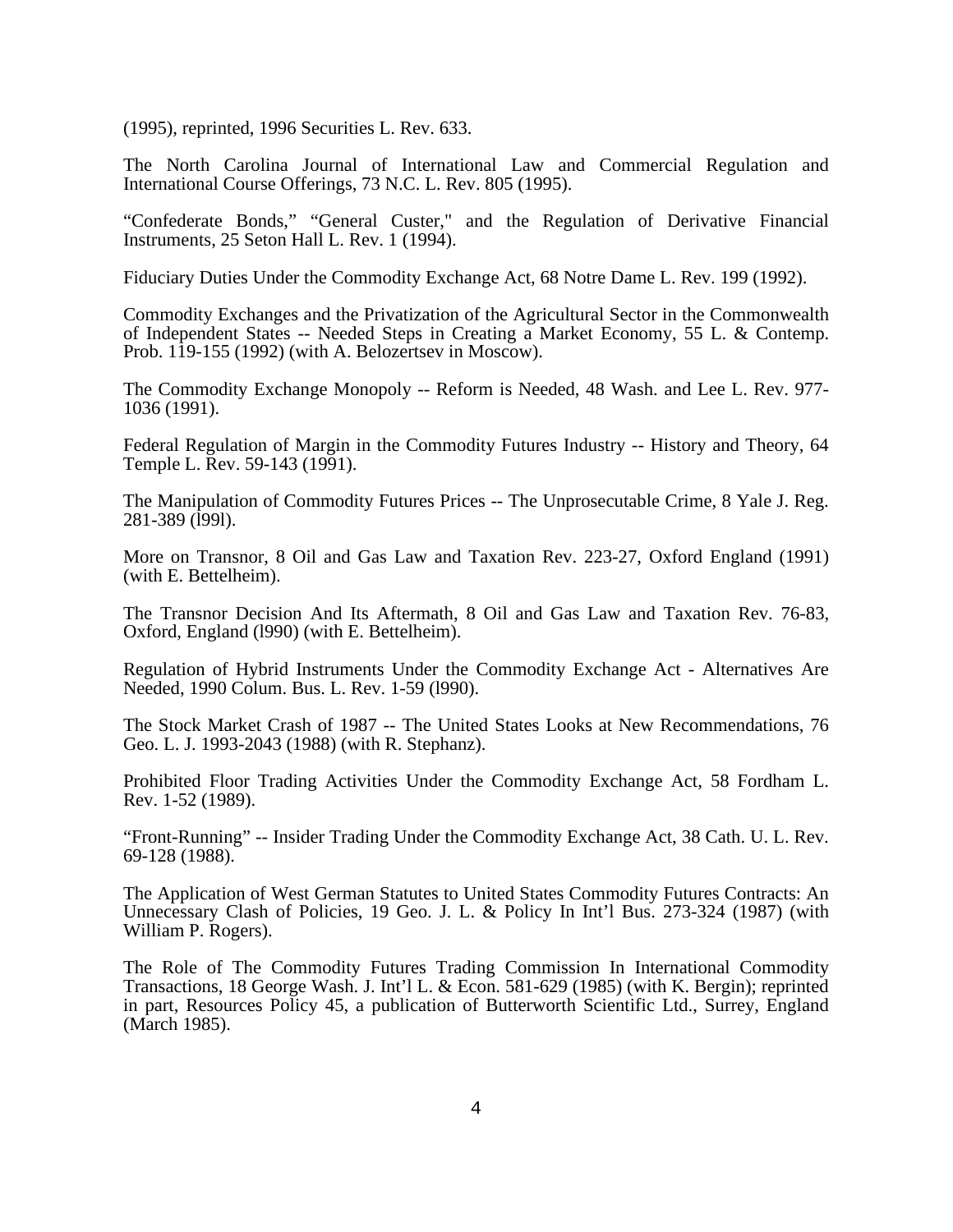Federal Regulation of Bank Activities In the Commodities Markets, 39 Bus. Law. 1719-1770 (1984) (with D. Gilberg).

Customer Rights Under the Commodity Exchange Act, 31 Vand. L. Rev. 1299-1348 (1984) (with K. Bergin).

Stock and Commodity Options -- Two Regulatory Approaches and Their Conflicts, 47 Albany L. Rev. 741-791 (1983) (with D. Gilberg).

"Sunset" on the Commodity Futures Trading Commission: Scene II, 39 Bus. Law. 67-100 (1983) (with D. Horwitz).

Washington Watch -- Stock Index Futures, 6 Corp. L. Rev. 59-66 (1982) (with D. Gilberg).

The Seventh Amendment and CFTC Reparation Proceedings, 68 Iowa L. Rev. 87-122 (1982).

Standing In the Political Arena, 45 Albany L. Rev. 932-957 (1981).

Investigations Under the Commodity Exchange Act, 31 Admin. L. Rev. 285-327 (1979).

Regulation of International Transactions Under the Commodity Exchange Act, 48 Fordham L. Rev.129-158 (1979).

Secondary Liability Under the Commodity Exchange Act -- Respondeat Superior, Aiding and Abetting, Supervision and Scienter, 27 Emory L. J. 1115-1173 (1978) (with E. Meltzer).

The Nation's "Commodity Cops" -- Efforts by the Commodity Futures Trading Commission to Enforce the Commodity Exchange Act, 34 Bus. Law. 19-61 (1978) (with W. Schief).

Sunshine On The Administrative Process: Wherein Lies The Shade? 28 Admin. L. Rev. 463-482 (1976).

Restrictions On Shared Decision-Making Authority In American Business, 11 Cal. Western L. Rev. 217-254 (1975).

The Federal Advisory Committee Act, 35 U. Pitt. L. Rev. 557-608 (1974).

The Sale of Advisory Contracts - Rosenfeld v. Black, 19 N. Y. L. Forum 61-82 (1973).

Judicial Review Of An Arbitrator's Award Under Section 301(a) Of The Labor-Management Relations Act, 39 Tenn. L. Rev. 613-645 (1972), reprinted, Corporate Counsel's Annual -- 1973.

Seatbelt Defenses in Brief, 36 Ky. Bar J. 58-61 (1971).

Note, The Property Tax - A Withering Vine, 60 Ky. L. J. 174-208 (1971).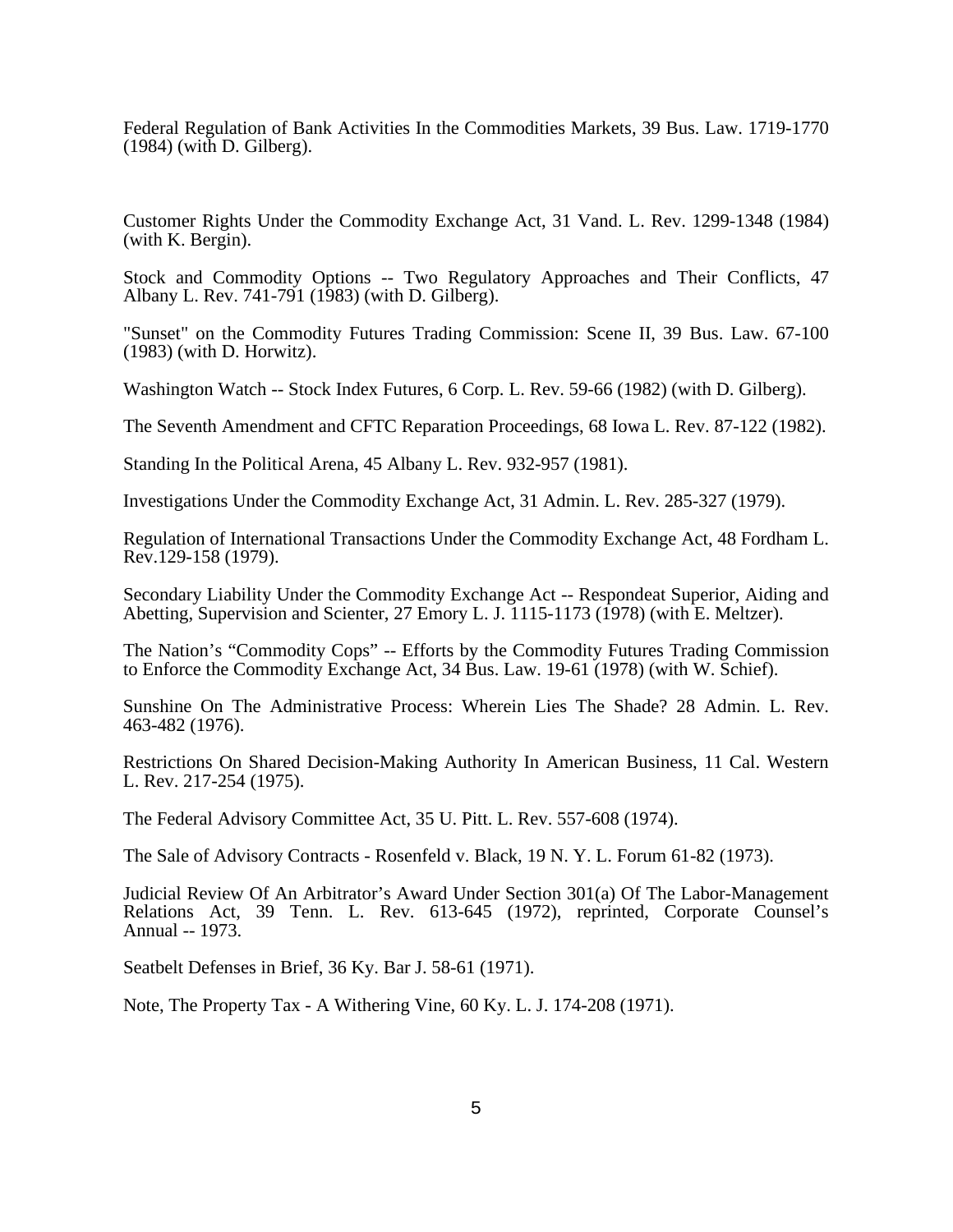Comment, Labor Relations - Section 301(a) Labor Management Relations Act and Norris-LaGuardia Act - Collective Bargaining Agreement - No Strike Clause, 59 Ky. L. J. 755-770 (1971).

#### *MONONGRAPHS AND PROFESSIONAL PUBLICATIONS*

Regulation of Commodity Futures and Exchange Traded Options, Bloomberg/BNA Securities Practice Portfolio Series No. 264 (2015) (updated annually).

Regulation of Swap and Other Over-The-Counter Derivative Contracts, Bloomberg/BNA Securities Practice Portfolio Series No. 263 (2014) (updated annually).

The Capital Issues Committee—The First SEC? Financial History Magazine of the Museum of American Finance (Summer 2016).

Ask the Professors—How Will the Recent Supreme Court Case in *SEC v. Kokesh* Affect Future SEC and CFTC Enforcement Actions? 37 Fut. & Derv. L. Rep. 1 (2017) (with R. Filler).

Ask the Professors—Will the Recent Supreme Court Case in *Salman* Result in More CFTC Enforcement Actions Charging Insider Trading? 37 Fut. & Derv. L. Rep. 15 (2017) (with R. Filler).

The Financial Stability Oversight Council—Risk Manager or Debating Society, 33 J. Fin. Trans. 3 (Dec. 2011).

SEC v. Goldman Sachs & Co.—Serious Fraud or Just More Banker Bashing? 30 Fut. & Derv. L. Rep. 8 (2010).

Clearing Firm Liability for the Acts of Introducing Brokers, 24 Fut. & Deriv. L. Rep. 1 (2005).

The California Energy Crisis—Enron's Gaming of Governor Gray's Imperfect Market, 24 Fut. & Deriv. L. Rep. 1 (2004) (with L. Hunt Jr.).

Market Manipulation—From Star Chamber to Lone Star, 23 Fut.& Deriv. L. Rep. 7 (2003) (with L. Hunt Jr. & M. Sackheim).

United States: Continuing Education in the Commodity Futures and Securities Industries -- The Ethical Nineties, 1994 Fut. & Derv. L. Rep. 1 (London 1994) (with K. Schobel).

CFTC Rules to Provide Legal Certainty for OTC Products, Futures Industry Magazine, Nov/Dec., 1992, at 20 (with W. Maitland).

Germany's Future in Futures, Futures and Options World, London, England, Issue 209 at 33-36 (October 1988).

Recent Commodity Litigation, 19 Rev. of Sec. and Commodities Reg. 93-116 (1986).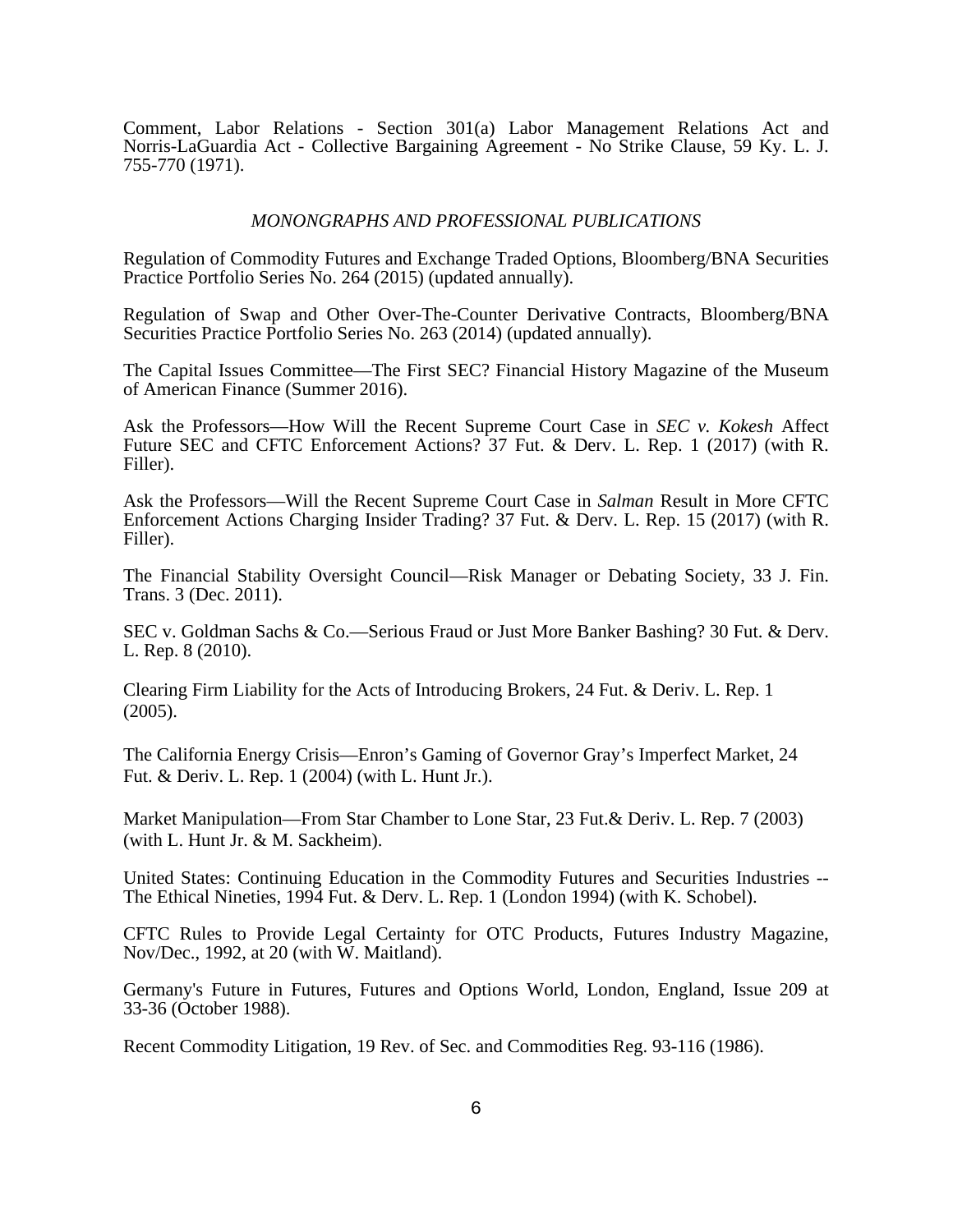Commodity Litigation Update - 1984, 18 Rev. of Sec. & Commodities Reg. 21-43 (1985). Problems With Futures Trading, Int'l Fin. L. Rev. 23-25 (May 1984) (with K. Bergin).

Commodities Litigation Developments - 1983, 17 Rev. of Sec. Reg. 945-963 (1984) (with W. Marshall).

Commodities Litigation Developments - 1982, 15 Rev. Sec. Reg. 795-806 (1982).

Developments in Commodities Litigation - 1981, 14 Rev. Sec. Reg. 843-851 (1981).

Developments in Commodities Litigation, 13 Rev. Sec. Reg. 813-831 (1980).

Commodity Exchange Rule Approval--Procedural Mishmash Or Antitrust Umbrella? Special Supplement, BNA, Anti-Trust and Trade Reg. Rep. 1-8 (Jan. 14, 1976), and BNA, Special Supplement, Sec. Reg. & L. Rep. (January 15, 1976) (with J. Schobel).

CFTC Emergency Powers, 12 Rev. Sec. Reg. 863-870 (1979).

Injunctive Actions Under the Commodity Exchange Act, BNA, Sec. Reg. & L. Rep. B-1 to B-15 (May 23, 1979).

Commodity Options--A New Industry Or Another Debacle? Special Supplement BNA, Sec. Reg. & L. Rep. 1-20 (April 7, 1976) (with J. Schobel).

Self Regulation Under The Commodity Exchange Act -- Can The CFTC Make It Work? Special Supplement, BNA, Sec. Reg. & L. Rep. 1-9 (September 1, 1976) (with J. Schobel).

SEC Civil Injunctive Actions: A Reply, 6 Rev. Sec. Reg. 955-961 (1973) (with Harvey Pitt), reprinted, Securities L. Rev. (1973), and N. Y. L. J., Defending SEC Enforcement Actions--How to Litigate Securities Problems (1974).

Pollution It's Your Baby, 5 Ky. Commentator 6-9 (1971) (with W. Stevens).

## *OP-EDs*

The Politics of Executive Compensation, Regulation Magazine (Spring 2011).

Was Fur Spricht (SEC v. Goldman Sachs), Financial Times (Germany), April 22, 2010 at 24.

Give Paulson a Chance, Worldwide Finance Intelligence, 53-54 (July 2008).

How the Feds Stacked the Deck Against Enron, Chicago Sun Times, May 7, 2006, at B2.

The Enron Era Scandals—What Happened to the Good Guys? History News Network (May 1, 2006) (available at [http://hnn.us/articles/24542.html\)](http://hnn.us/articles/24542.html).

There's Trouble in the Futures Trading Pits, Legal Times 26 (June 3, 1991).

Fraud in the Trading Pits Stings Floor Brokers, Conn. L. Trib. 19 (June 10, 1991).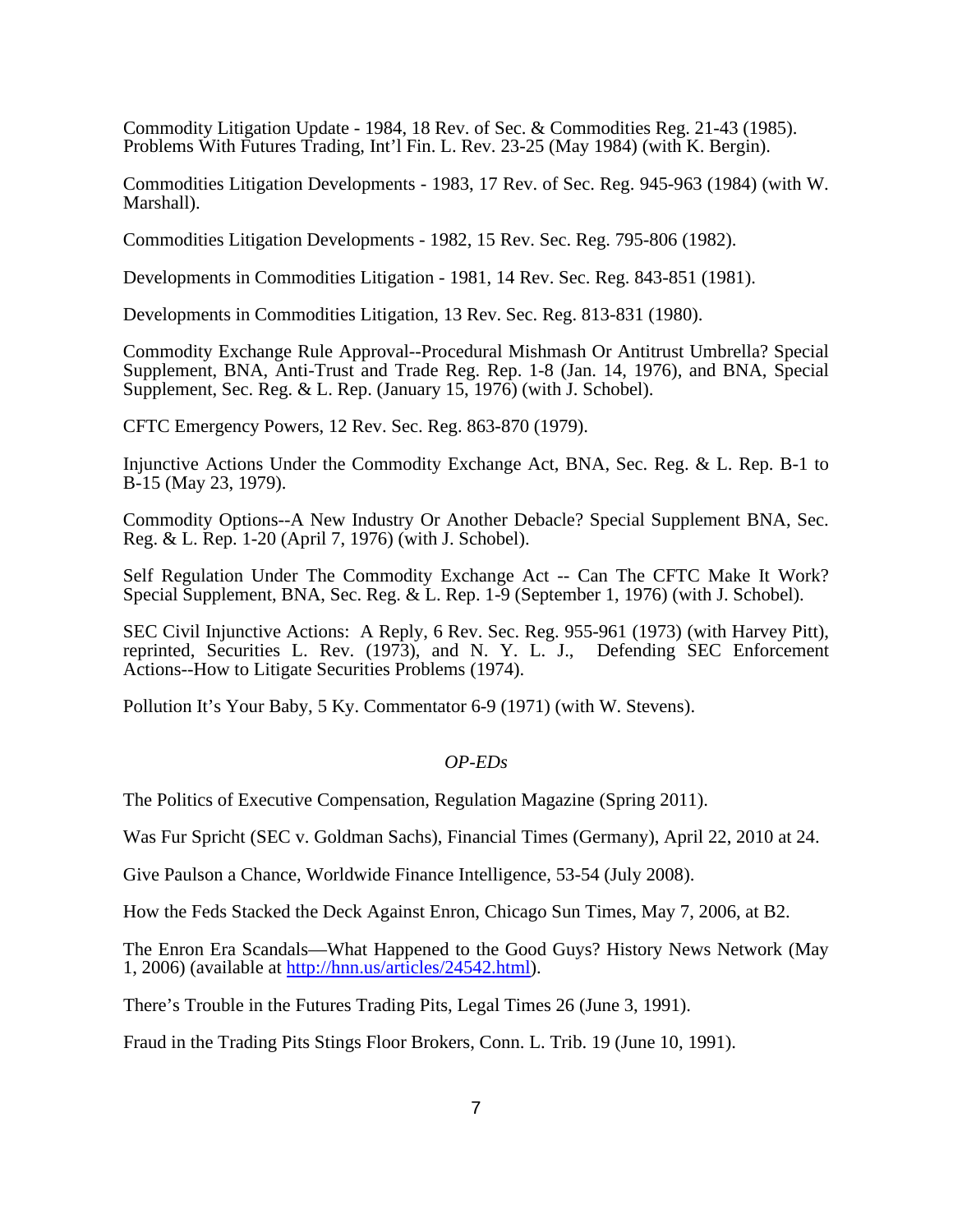#### *BOOK REVIEWS*

The Truth About Boulwarism, 11 Duquesne Law Review 262-277 (1972).

Brokers Bagmen and Moles, N. Y. L. J., 1991.

Eagle on the Street, N. Y. L.J., 1992.

Litigating International Commercial Disputes, 22 N.C. J. Int'l L. & Comm. Reg. 689 (1996).

#### *COMPUTER BASED TRAINING COURSES*

Section 20 Subsidiaries of Banks, Swiss Bank Corporation (1995).

Equity Securities, Charles Schwab Co. (1996).

Commodity Futures - Ethics 1 Hour Course, Futures Education Institute Inc. (1995).

Commodity Futures - Ethics 2 Hour Course, Futures Education Institute Inc. (1993).

Commodity Futures - Ethics 4 Hour Course, Futures Education Institute Inc. (1992).

Listed Equities, Securities Education Institute Inc. (1995).

Direct Investments (Limited Partnerships), Securities Education Institute Inc. (1996).

Over-the-Counter Equities, Securities Education Institute Inc. (1995).

Penny Stocks, Securities Education Institute Inc. (1996).

Options, Securities Education Institute Inc. (1996).

Index Options, Securities Education Institute Inc. (1996).

Corporate Debt, Securities Education Institute Inc. (1995).

United States Government Securities, Securities Education Institute Inc. (1995).

Certificates of Deposit and Money Market Funds, Securities Education Institute Inc. (1996).

Unit Investment Trusts, Securities Education Institute Inc. (1996).

Municipal Debt, Securities Education Institute Inc. (1995).

Asset Backed Debt, Securities Education Institute Inc. (1996).

Ethics -- Securities, Securities Education Institute Inc. (1995).

Ethics II -- Securities, Securities Education Institute Inc. (1996).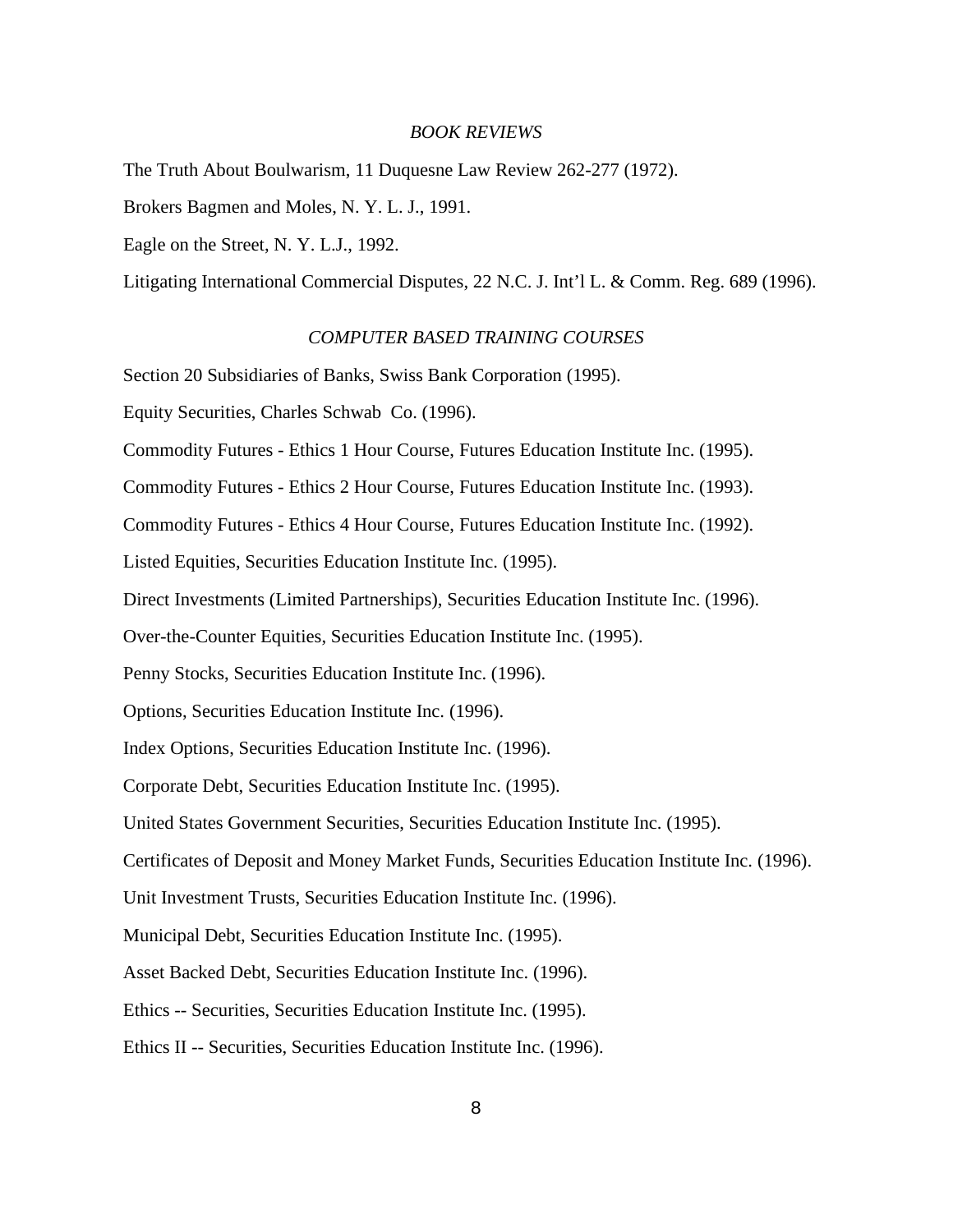Supervision, Securities Education Institute Inc. (1996). Insider Trading, Securities Education Institute Inc. (1996). Margin Accounts, Securities Education Institute Inc. (1996). Investment Advisers, Securities Education Institute Inc. (1997). Emerging Markets, Securities Education Institute Inc. (1996). Institutional Trading and Proprietary Accounts, Securities Education Institute Inc. (1996). Duties of Over-the-Counter Market Makers, Securities Education Institute Inc. (1996). Mutual Funds, Securities Education Institute Inc. (1995). Mutual Funds (Advanced), Securities Education Institute Inc. (1996). Wrap Accounts, Securities Education Institute Inc. (1996). Financial Futures, Securities Education Institute Inc. (1996). Regulation M, Swiss Bank Corporation (1997).

#### **CITATIONS TO BOOKS AND ARTICLES**

#### **United States Supreme Court**

1. Dunn v. CFTC, 519 U.S. 465 (1997)

#### **Federal Circuit Court of Appeals**

- 1. AER Advisors, Inc. v. Fidelity Brokerage Services, LLC, 921 F.3d 282 (1<sup>st</sup> Cir. 2019).
- 2. Swabb v. Zagg, Inc., 797 F.3d 1194 (10th Cir. 2015)
- 3. CFTC v. Equity Fin. Group, 572 F.3d 150 (3d Cir. 2009)
- 4. CFTC v. Zelener, 373 F.3d 861 (7<sup>th</sup> Cir 2004)
- 5. CME v. SEC, 883 F.2d 537 (7<sup>th</sup> Cir. 1989)
- 6. Point Landing, Inc. v. Omni Capital Int'l, 795 F.2d 415 ( $5<sup>th</sup>$  Cir. 1986)
- 7. Hill v. Bache, 790 F.2d 817 (10<sup>th</sup> Cir. 1986)
- 8. Clayton Brokerage Co. v. CFTC, 794 F.2d 573 (11<sup>th</sup> Cir. 1986)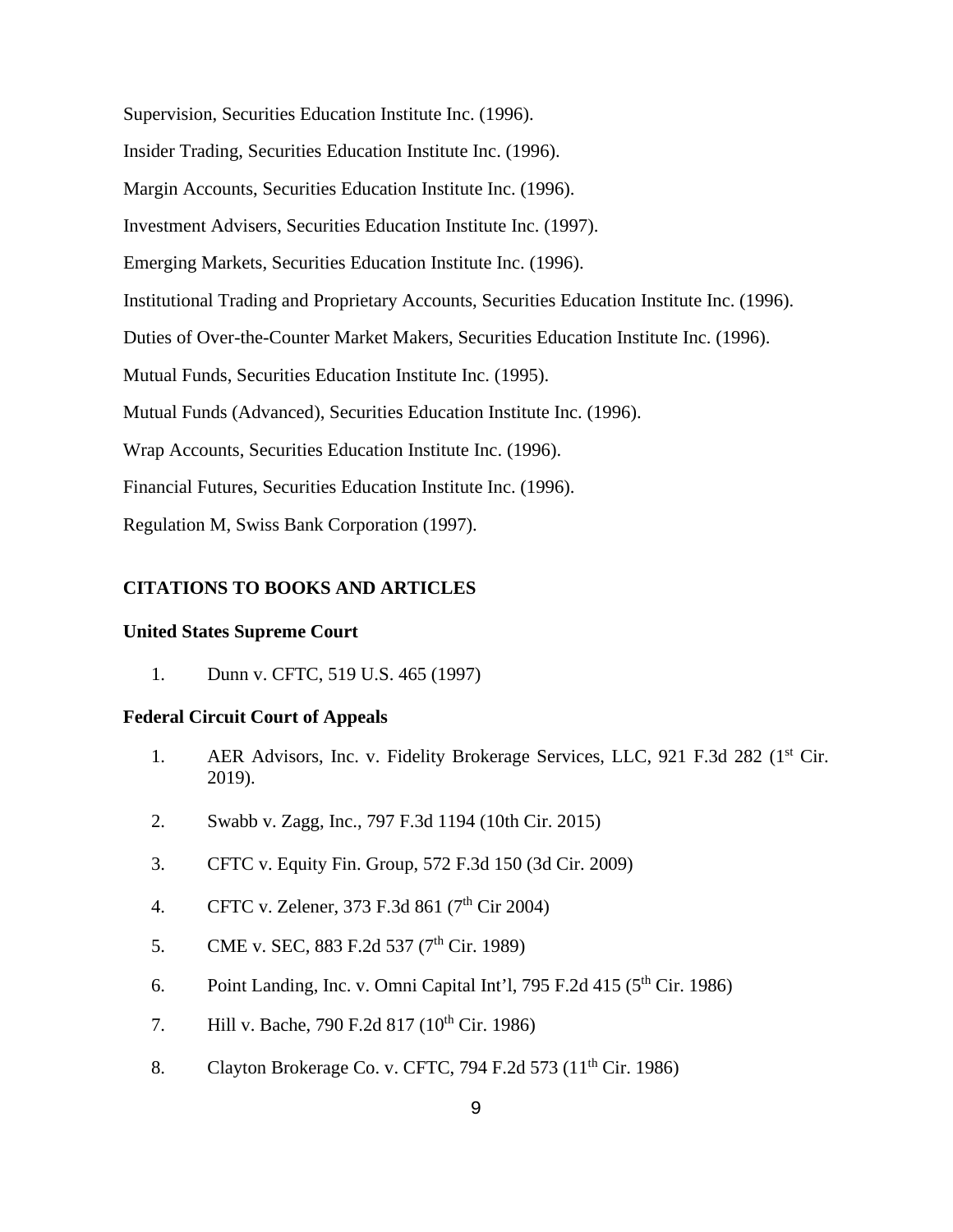- 9. Karlen v. Ray E. Friedman & Co., 688 F.2d 1193 (8<sup>th</sup> Cir. 1982)
- 10. Leist v. Simplot, 638 F.2d 283 (2d Cir. 1980)

## **Federal District Courts**

- 1. Troyer v. National Futures Association, 2017 U.S. Dist. LEXIS 107370 & 290 F. Supp.3d 874 (N.D. Ill. 2018)
- 2. Bloomberg v. CFTC, 949 F. Supp.2d 91 (D.D.C. 2013)
- 3. Stephenson v. Citco, Group, 700 F. Supp.2d 599 (S.D.N.Y. 2010)
- 4. In re Methyl . . . 559 F. Supp.2d 424 (S.D.N.Y. 2008)
- 5. U.S. v. Radley, 558 F. Supp.2d 865 (N.D. Ill. 2008)
- 6. CFTC v. UForex Consulting, 551 F. Supp.2d 513 (W.D. La. 2007)
- 7. U.S. v. Reliant Energy, 420 F. Supp.2d 1043 (N.D. Cal. 2006)
- 8. Nagel v. ADM Investor Services, 65 F. Supp.2d 740 & 1999 U.S. Dist. LEXIS 12438 (N.D. Ill. 1999)
- 9. In re Sumitomo Copper Litigation, 182 F.R.D. 85 (S.D.N.Y. 1998) & 189 F.R.D. 274 (S.D.N.Y. 1999)
- 10. In re Soybean Futures Litigation, 892 F. Supp. 1025 (N.D. Ill. 1995)
- 11. CFTC v. Standard Forex, 1993 U.S. Dist. LEXIS 19909 (E.D. N.Y.)
- 12. Burns v. Richfield Sec., 809 F. Supp.860 (D. Utah 1992)
- 13. Berman v. Bache, 467 F. Supp. 311 (S.D. Ohio 1979)

## **U.S. Bankruptcy**

1. In re Quiroz, 2018 Bankr. LEXIS 1103 (N.D. Ok.)